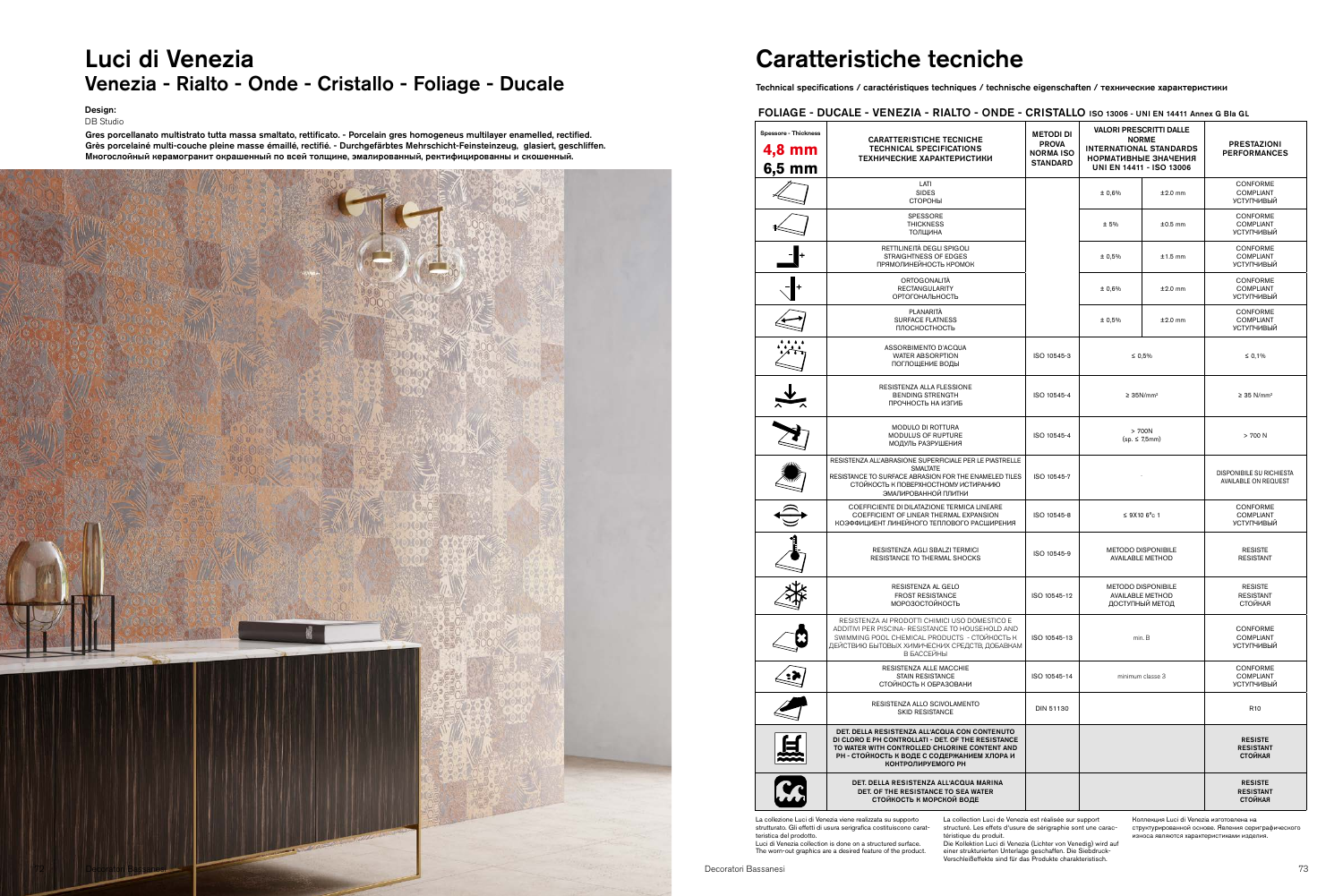### **TAGLIO E FORATURA / CUTTING AND DRILLING / DECOUPE ET PERFORATION/ SCHNEIDEN UND BOHREN/ РЕЗКА И ВЫПОЛНЕНИЕ ОТВЕРСТИЙ**

Per un risultato ottimale raccomandiamo di posare le lastre orientando la grafica sempre nella stessa direzione. For best results we recommend laying the slabs orienting always in the same direction. Pour une pose optimale il vous est conseillé de poser le matériel de manière à ce que la graphie se suive. Fuer ein optimales Ergebnis empfehlen wir, die Platten zu verlegen und die Grafiken in die gleiche Richtung auszurichten. Для получения оптимального результата рекомендуется укладывать плиты так, чтобы графика была всегда в одном и том же направлении.

Per ulteriori informazioni visita il nostro sito: www.lucidivenezia.it - For further information visit: www.lucidivenezia.it - Pour plus d'informations, visitez notre site: www.lucidivenezia.it - Für weitere<br>Informationen Informationen besuchen Sie unsere Webseite: www.lucidivenezia.it - Для получения дополнительной информации по



## Caratteristiche tecniche

### Technical specifications / caractéristiques techniques / technische eigenschaften / технические характеристики

TAGLI: Si operano con gli strumenti abituali per il gres porcellanato (taglierina, flessibile con dischi per gres porcellanato, macchina da banco con dischi diamantati per gres porcellanato con raffreddamento ad acqua, idrogetto).

DECOUPES : pour le grès émaillé, on utilise les outils habituels (découpeuse, flexible avec disques pour grès émaillé, machine de banc avec disques diamants pour grès émaillé avec refroidissement à l'eau, jet d'eau).

FORI: Si effettuano con trapani a punte per gres porcellanato, frese a tazza, foretti montati su flessibile (fori di grandi dimensioni), idrogetto. Non usare mai il percussore in fase di foratura per evitare vibrazioni eccessive sulla lastra. Eventualmente usare il raffreddamento ad acqua nel punto di contatto.

CUTTING: Cutting operations can be carried out with tools normally used for thicker porcelain tiles (manual or hose cutter with disks for porcelain tiles, bench machine with diamond disks for porcelain tiles and with water cooling, hydrojet).

DRILLING: Drilling operations can be normally carried out with drills with porcelain tiles drill bits, hollow mills or hose-mounted drill bits (for large size holes), hydrojet. Never use the hammer function when drilling, in order to avoid excessive vibrations on the slab and if necessary usewater cooling on the point being worked.

TROUS : ceux-ci sont effectués à l'aide de perceuses à forets pour grès émaillé, fraises à carotter, forets montés sur flexible (pour trous de grandes dimensions), jet d'eau. Ne jamais utiliser la percussion pendant la phase de perçage afin d'éviter des vibrations excessives sur la dalle. Eventuellement, utiliser le refroidissement à l'eau au point de contact.

SCHNEIDEN: Es wird mit den üblichen Werkzeugen für Feinsteinzeug gearbeitet (Cutter, flexibel mit Scheiben für Feinsteinzeug, Tischmaschine mit Diamantscheiben für Feinsteinzeug mit Wasserkühlung, Wasserstrahl).

BOHREN: Erfolgt mit Bohrern mit Spitzen für Feinsteinzeug, Spiralfräse, Bohrspitzen auf Trennschleifer (große Bohrungen), Wasserstrahl. Die Schlagvorrichtung niemals während dem Bohren verwenden, um übermäßige Vibrationen auf der Platte zu vermeiden. Eventuell an der Kontaktstelle die Wasserkühlung verwenden.

РЕЗКА: выполняется обычными для керамогранита инструментами (резак, болгарка с дисками для керамогранита, настольная машина с алмазными дисками для керамогранита с водяным охлаждением, гидроструя).

ОТВЕРСТИЯ: выполняются сверлами с наконечниками для керамогранита, чашечными фрезами, сверлами-коронками на болгарке (отверстия больших размеров), гидроструей. Ни в коем случае не использовать ударник на этапе выполнения отверстий, чтобы избежать излишних вибраций на плите. При необходимости использовать водяное охлаждение в точке контакта.



| Formato nominale (cm) - Nominal size (cm)<br>Format nominal (cm) - Nominales Format (cm)<br>Номинальный форма (см) | Formato rettificato (mm) - Rectified size (mm)<br>Format rectifié (mm) - Geschliffenes Format (mm)<br>Обрезной формат (мм) |  |  |  |  |
|--------------------------------------------------------------------------------------------------------------------|----------------------------------------------------------------------------------------------------------------------------|--|--|--|--|
| $\sum$ 6,5 mm                                                                                                      |                                                                                                                            |  |  |  |  |
| 60x120                                                                                                             | 596.5x1195                                                                                                                 |  |  |  |  |
| Mosaico 30x30                                                                                                      | 297,3x297,3                                                                                                                |  |  |  |  |
| Formato nominale (cm) - Nominal size (cm)<br>Format nominal (cm) - Nominales Format (cm)<br>Номинальный форма (см) | Calibro - Caliber<br>Calibre - Kaliber<br>Калибр                                                                           |  |  |  |  |
| $\sum$ 4,8 mm                                                                                                      |                                                                                                                            |  |  |  |  |
| 60x120                                                                                                             | 09                                                                                                                         |  |  |  |  |
| 60x60                                                                                                              | 09                                                                                                                         |  |  |  |  |
| 30x60                                                                                                              | 09                                                                                                                         |  |  |  |  |
| Mosaico 30x30                                                                                                      | 09                                                                                                                         |  |  |  |  |
|                                                                                                                    |                                                                                                                            |  |  |  |  |

Le nostre lastre sono sempre rettificate e hanno dimensioni finali in mm come da tabella. Fuga minima consigliata 2 mm.

Our slabs are always rectified and the table below indicates their final size in mm. The minimal recommended joint spacing is 2mm

Nos plaques sont toujours rectifiées et ont des dimensions finales en mm comme suivant le tableau. Joint minimum conseillé 2 mm.

Unsere Platten sind immer geschliffen und haben endgültige Abmessungen in mm entsprechend der Tabelle. Empfohlene Mindestfuge 2 mm

Наши плиты всегда обрезаны и имеют конечные размеры, в миллиметрах, указанные в таблицах. рекомендуемый минимальный шов 2мм

Per la tabella calibri consultare le info tecniche sul sito www.lucidivenezia.it - For the table gauges consult the technical info on the website www.lucidivenezia.it - Pour la table calibres consulter les informations techniques sur le site www.lucidivenezia.it - Fuer die Kalibertafel konsultieren Sie die technischen Informationen auf der Website www.lucidivenezia.it